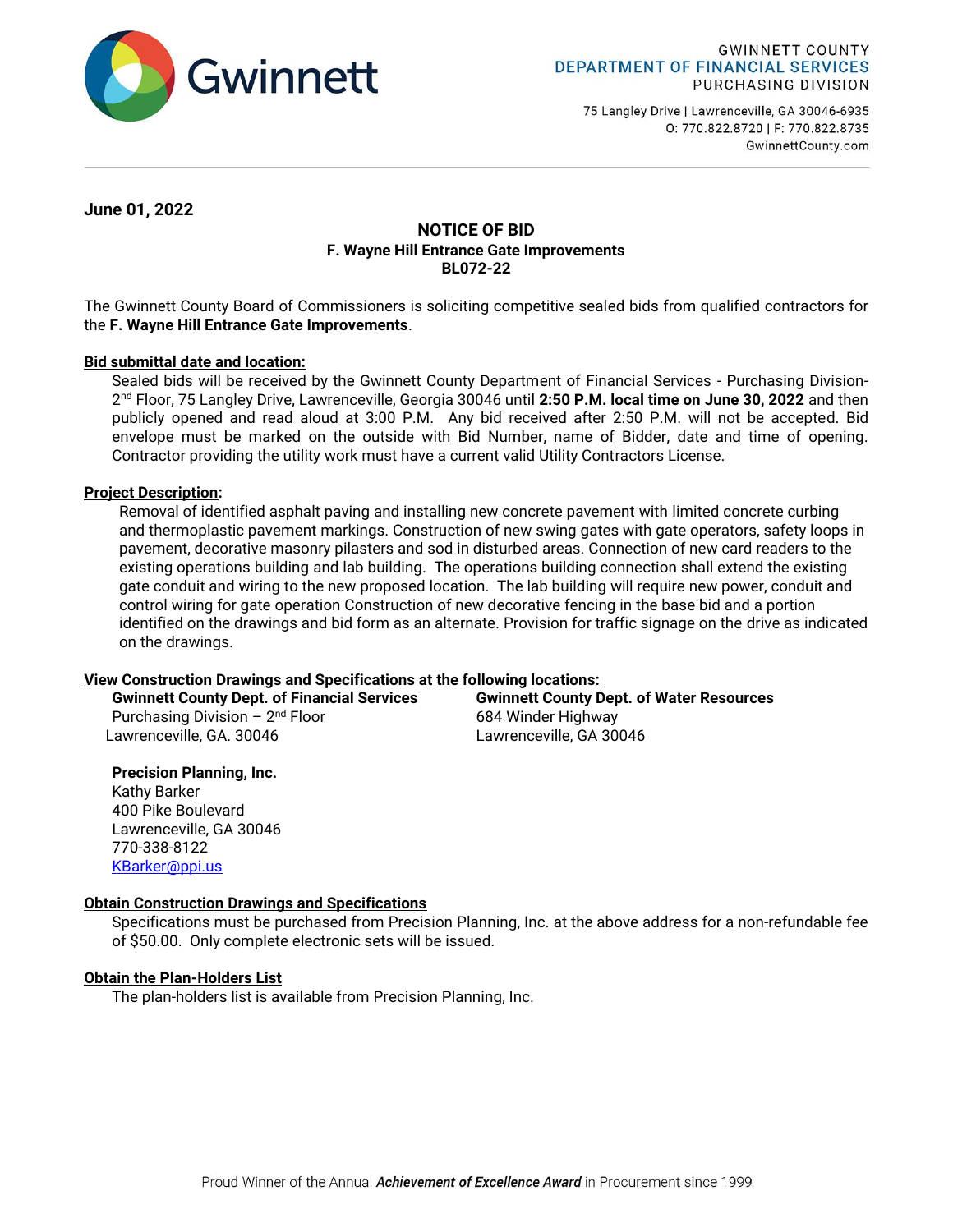### **Pre-bid Date and Location:**

A pre-bid conference is scheduled for 10:30 A.M. on **June 15, 2022** at the F. Wayne Hill Water Resources Center (FWHWRC), 1500 One Water Way, Buford, GA 30519. The site-visit is to be utilized by contractors and subcontractors to take pictures, measurements, and visual assessment to submit a bid for this project. All bidders are strongly urged to attend.

### **Facility Access**

Gwinnett County does not discriminate on the basis of disability in the admission or access to its programs or activities. Any requests for reasonable accommodations required by individuals to fully participate in any open meeting, program or activity of Gwinnett County Government should be directed to the ADA Coordinator, Gwinnett County Justice and Administration Center, 770-822-8165., Gwinnett County Justice and Administration Center, 770-822-8165

### **Safety Protocol/BYOPPE**

During the on-site pre-bid conference, Personal Protection Equipment (PPE) shall be worn. PPE includes but is not limited to ANSI Class 2 or 3 safety vests, Class E hard hats, ANSI approved eye protection, safety toe boots and hearing protection where required. Bring your own PPE. (NOTE: PPE is not required inside the administrative building)

#### **Instructions on Submitting Questions**

Questions regarding bids should be submitted to Brittany Bryant, Purchasing Associate II at fax 770-822- 8728, or email [Brittany.Bryant@gwinnettcounty.com](mailto:Brittany.Bryant@gwinnettcounty.com) no later than 3:00 p.m. local time, **June 20, 2022**. Bids are legal and binding upon the bidder when submitted.

#### **Bonding and Insurance**:

All Bidders are required to submit a Bid Bond or a certified check made payable to the Gwinnett County Board of Commissioners in the amount of five percent (5%) of the total amount bid. The Bid Bond or certified check must be enclosed in the envelope with the sealed bid. The successful bidder will be required to furnish a contract Performance Bond and Payment Bond, each in the sum of 100% of the total amount bid and provide insurance coverage as required by the contract documents.

Bonding Company should be licensed to do business in Georgia, licensed to do business by the Georgia Secretary of State, authorized to do business in Georgia by the Georgia Insurance Department, listed in the Department of the Treasury's Publication of Companies Holding Certificates of Authority as Acceptable Surety on Federal Bonds and as Acceptable Reinsuring Companies and must have an A.M. Best rating of A-V or higher.

All bonds should be submitted on forms provided by Gwinnett County and agencies providing bonds and insurance should provide proof that they meet the criteria outlined in the bid and contract documents.

#### **Bid Withdrawal:**

No Bidder may withdraw his Bid within sixty (60) days after the actual date of the opening thereof.

#### **Liquidated Damages:**

Bidder agrees to complete the Contract awarded within the "allowable calendar days for completion" from the date of the "Notice to Proceed" and he further agrees that the Owner may retain from the monies which may become due the amount of \$550.00 (Sub) / \$300.00 (Final) for each and every day that the completion of the work may be delayed.

Bids in the case of Corporations not chartered in Georgia, must be accompanied by proper certification stating that said Corporation is authorized to do business in the State of Georgia.

The County will award the Contract to the lowest "qualified" bidder, subject with the Owner's right to reject any or all bids, to waive technicalities, and to make an award deemed in its best interests. With limited response, Gwinnett County reserves the right to extend the solicitation opening date as appropriate in order to assure a competitive procurement process.





THINK SAFE, WORK SAFE, BE SAFE